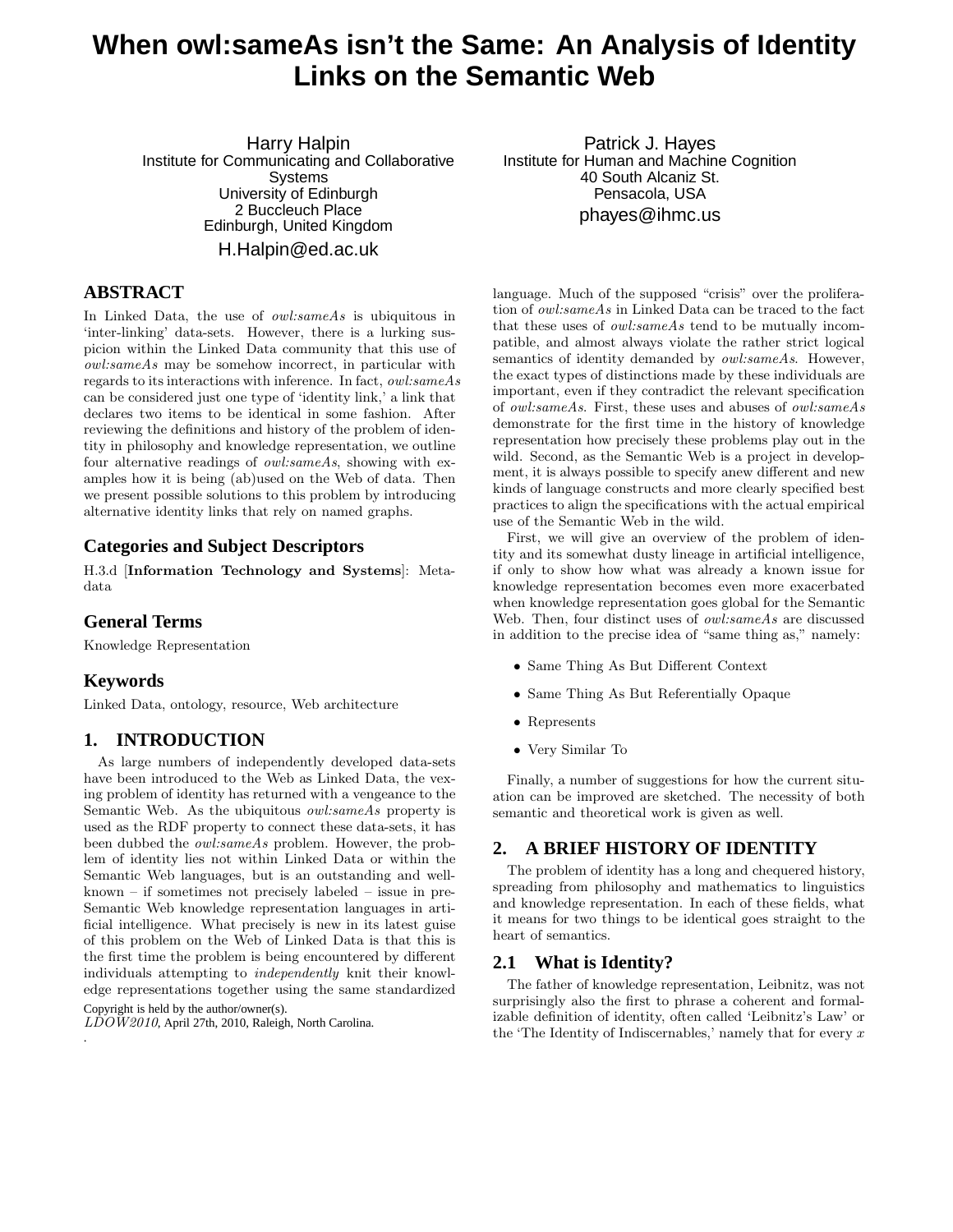and every  $y$ , whatever is true of  $x$  is true of  $y$ , then  $x$  is identical to  $y$  [1]. This notion of identity states that identity is composed of properties, so that in order for two things to be the same they must share all the same properties. This law can then be stated logically as  $\forall x \forall y (\forall P.(P(x) \leftrightarrow P(y))) \rightarrow$  $x = y$ . If  $x = y$ , then they are the same thing, so of course all the properties of x are also properties of the y: there is only one thing there, to either have the property or not have it.

A number of classical problems already crop up in this analysis of identity. First, exactly what properties are being counted? Obviously, we can imagine worlds where things have the exact same properties but are nonetheless not identical, such as an exact clone (which is all too easy with digital objects). There are two obvious escape hatches: a thing may have a property of "being=itself" (an [haecce $ity)$  or things having different temporal-spatial co-ordinates could be counted as different, even if they share the rest of their properties in common. While that sounds like a common-sense distinction, is it true that Tim Berners-Lee is the same person he was when he was a child? Or if he lost his arm? This leads straight into arguments about perdurance and endurance in philosophy. Are there two different kinds of properties, properties that are somehow intrinsic to identity and others that are extrinsic, i.e. purely relative to other things? Lastly, perhaps the real question is who or what determines the conditions of identity, namely that identity can only be made in context of an explicit theory of identity criteria. These theories can be formalized in terms of the semantic interpretation of sentences to referents. However, this does not mean that these theories are compatible. If one has a theory of identity where one is talking only about people as employees in a particular role, then two different people who have the same job will be identical, but if one has a more fine-grained interpretation the very same people would be different. One can even imagine theories of identity based on different criteria, where some theories of identity subsume weaker or stronger ones. There is also the problem of vagueness, and the inability to specify precise properties (such as the exact latitude and longitude boundaries of Mount Everest). Regardless of the problems, the point of Leibnitz's Law is clear: When someone says two things are the same, they mean they share all the same properties.

Frege was the first to note what Galois called the "linguistic counterpart" to Leibnitz's Law: the Principle of Substitution, which states that if  $x$  and  $y$  are identical, then  $x$ may be substituted for  $y$  without changing the truth-value of the sentence in which the substitution is made [6]. Formally, this is generally phrased in the precise same manner as Leibnitz's Law. However, there is a subtle difference, for while Leibnitz's Law dealt with the identity of concepts and individuals on the level of properties, the Principle of Substitution deals with when the use of the name itself in the context of actual sentences.

There are two important consequences. The first is the classic division between use and mentioning of a name. Even if "Mount Everest" in English and "Qomolangma" in Tibetan mean the same thing, names from different languages cannot be substituted for each other often. Sentences like "Qomolangma is a word in Tibetan" mention a name, while the sentence "Mount Everest is the highest mountain in the world" uses the name. Obviously, "Mount Everest is

a word in Tibetan" is false. Is "Qomolangma is the highest mountain in the world" true? This fact was not necessarily known in Tibet before the era of global geological surveys. So one could easily have a case of a geoscientist who has never visited the mountain knowing it is the highest mountain in the world and a Tibetan monk who lives not too far from the mountain not knowing - or caring - if it is the highest mountain in the world. This distinction was called the distinction between two names having the same referent but different senses, i.e. contexts that do or do not share certain information [7]. Often contexts where a name can be substituted are called extensional, while referentially opaque contexts where a name can not be substituted are intensional. In general, indirect quotations and statements of belief, such as "Rajendra Pachauri believes the glaciers on Mount Everest are melting" are considered opaque. Although in practice the principle of substitution is subtle and its use often wrought with confusion, the key point is straightforward: A name can identify different things in different contexts.

# **2.2 The IS-A Debate in Semantic Networks**

It would be easy to dismiss these arguments over identity as being mandarin philosophical questions, until the 'pedal hits the metal' in the the world of knowledge representation. This is precisely what happened to semantic networks, a predecessor of the Semantic Web in knowledge representation. Semantic networks, as pioneered by Quillian, were viewed as an alternative knowledge representation scheme to firstorder logic in the early days of artificial intelligence [12]. In essence, a semantic network is similar to an RDF graph except that instead of using URIs, the nodes and edges were labeled purely using natural language or pseudo-natural language labels.

Semantic networks, by relying on words from natural language or pseudo-words to label their constructs, whose meanings were somehow supposed to be simply obvious, actually led to these constructs being ambiguous. The classic example was the infamous IS-A label used by Brachman in his What IS-A is and isn't. An Analysis of Taxonomic Links in Semantic Networks [3]. Often, two nodes were connected by an IS-A link. Were IS-A links assertional, such that somehow two nodes connected by an IS-A were identical? Or were they taxonomic, such that they meant a sub-class or subset relationship? Or a structural relationship between a concept and an instance? Brachman found that there were a proliferation of the various meanings of IS-A links in semantic networks, and that not only were they incompatible between different semantic networks, but that within a single network IS-A links were often given different meanings within the same network [3]. Given this lack of clarity about exactly what was being represented by the knowledge representation, semantic networks could not be transferred or combined with each other with any degree of reliability.

In an effort to remedy this crisis, Brachman and others decided to split what they called the "epistemological level" - the kinds of nodes and edges that remained neutral to the underlying primitives yet could be given a specific semantics from the rest of the semantic network whose meaning could only be grounded in some linguistic convention [4]. These logical constructs could be given a formal semantics (and thus a model theory) by mapping them to a language with a well-defined semantics, such as first-order predicate calculus. Therefore, semantic networks could be considered just an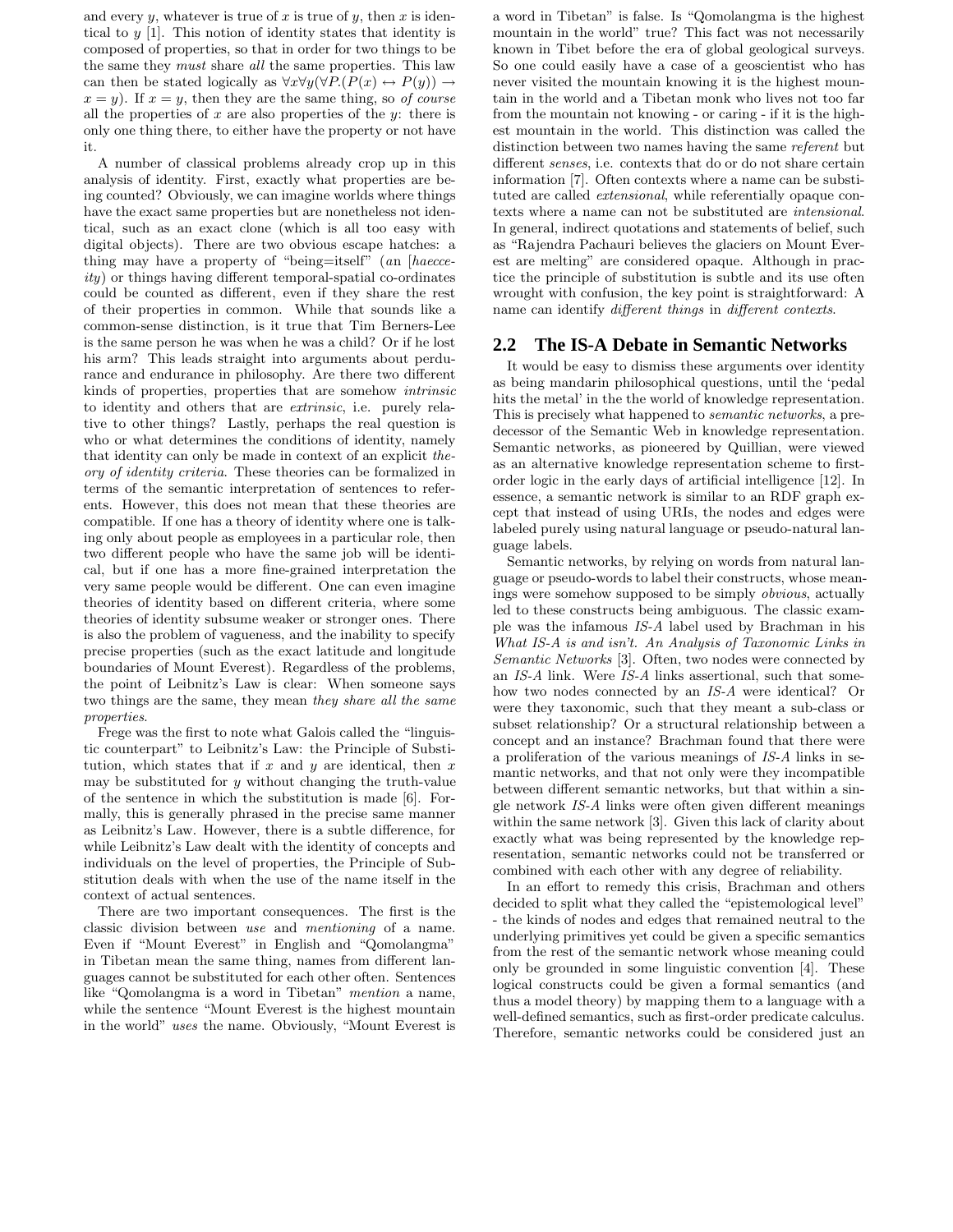intuitive (or slightly odd, depending on your preferences) notation for logic.

The Semantic Web seems to have learned from semantic networks. The formal semantics of RDF are important precisely because RDF statements can be given the same logical meaning uniformly across a distributed network, even if the semantics of RDF have relatively light inferential power and do not constrain the semantic interpretations very tightly [8]. This is also on purpose, as it allows RDF to be - in theory - used as a foundation or "glue" for other more constrained vocabularies. Furthermore, it was precisely the explorations of the semantics of "semantic" networks that led to description logic, and so OWL. By giving OWL and RDF a formal semantics - albeit a very limited one - it was imagined that the Semantic Web would not repeat the mistakes of semantic networks.

# **3. THE IDENTITY CRISIS OF LINKED DATA**

Contrary to popular belief in some circles, formal semantics are not a silver bullet. Just because a construct in a knowledge representation language is prescribed a behavior using formal semantics does not necessarily mean that people will follow those semantics when actually using that language "in the wild." This can be laid down to a wide variety of reasons. In particular, the language may not provide the facilities needed by people as they actually try to encode knowledge, so they may use a construct that seems close enough to their desired one. A combination of not reading specifications - especially formal semantics, which even most software developers and engineers lack training in - and the labeling of constructs with "English-like" mnemonics naturally will lead to the use of a knowledge representation language by actual users that varies from what its designers intended. In decentralized systems like the Semantic Web, this problem is naturally exacerbated. However, far from being a sign of abuse, it is a sign of success, as it means that the Semantic Web is actually being deployed outside academia and research labs.

The problem has definitely arisen on the Semantic Web in terms of the use of owl:sameAs in Linked Data. In Linked Data, each item of interest is given a URI, that in turn redirects to either human-readable HTML or machinereadable RDF depending on content negotiation. The URI for the item itself, which is called rather confusingly a "noninformation resource" in Linked Data circles, as a web-page or RDF graph would be an information resource, as the " distinguishing characteristic of these resources is that all of their essential characteristics can be conveyed in a message" [9]. Usually, this data is released in some sort of automated or semi-automated manner, often by mapping relational data to RDF. Somehow, a URI is chosen for each identifier in the data-set that is exported in Linked Data. Although the general thinking in RDF (and thus, the main idea behind the ability of RDF graph merge) was that URIs would be re-used, in practice URIs are simply minted anew for each identifier in a Linked Data set. As opposed to the simple exporting of data-sets into RDF, what puts the links in Linked Data is the use of what we term identity links - links that define two things to be identical or otherwise closely related - to link between diverse and heterogeneous data-sets. While there has been some research that deals with this problem [10], the scope of the problem is just beginning to be understood.

The most typical link used is *owl:sameAs*, which is in general used to to say "that two URI references actually refer to the same thing" [2]. For example, the city of Paris is referenced in a number of different Linked Data-sets: ranging from OpenCyc to the New York Times. In DBPedia, a Linked Data export of Wikipedia, these data-sets are connected by owl:sameAs. In particular, dbpedia:Paris is owl:sameAs as both the opencyc:CityOfParisFrance and opencyc:Paris DepartmentFrance, as OpenCyc distinguishes that the department of Paris from Paris itself, as Paris DepartmentFrance is a distinct geopolitical entity from CityOfParisFrance, despite the fact that both share the same territory, while Wikipedia does not make this distinction.

# **4. THE SEMANTICS OF OWL:SAMEAS AND ALTERNATIVES**

At first, this use of owl:sameAs seems to be harmless. Its actual definition is that "the built-in OWL property owl:sameAs links an individual to an individual" and "Such an owl:sameAs statement indicates that two URI references actually refer to the same thing: the individuals have the same identity" [13]. Furthermore, OWL states that "It is unrealistic to assume everybody will use the same name to refer to individuals. That would require some grand design, which is contrary to the spirit of the web" [13].

However, owl:sameAs does have a particular semantics of individual identity, namely that the two individuals are exactly the same and so share all the same properties, and thus are equivalent in terms of Leibnitz's identity of indiscernables. Given that OWL has no unique name assumption, once there is an application of owl:sameAs to two different URIs, then any statement that is given to a single URI is true for every other URI that has an owl:sameAs link. Furthermore, while in OWL Full owl:sameAs can be considered to be the same as between any URIs as classes can be considered "individual" instances of other classes and properties can be considered individuals, in OWL DL in order to preserve decidability individuals are strictly separated from classes, and so one should use OWL DL equivalentClass and equivalentProperty instead. Therefore, quick-and-dirty use of owl:sameAs will almost always lead to OWL Full, which very little work has been done on in terms of efficient implementations of inference. The real trick with owl:sameAs is that it works both ways: as it is both symmetric and transitive, so that anyone can link to your data-set with owl:sameAs from anywhere else on the Web without your permission, and any statement they make about their own URI will immediately apply to yours. As imaginable, such transitive closures can immediately get very large. There have been considerable rumors in the Linked Data community that such use of *owl:sameAs* is somehow "wrong" with regards to the formal semantics of OWL. It does seem intuitively that the use of owl:sameAs may be the logical equivalent of a bulldozer. Since inference is rarely used on the Linked Data, these possible side-effects have not been noticed. Does this really matter? Is the use of owl:sameAs an exploding time-bomb for Linked Data, or a harmless convention? What exactly is the point of linking data if nobody is going to draw any conclusions which use the links?

# **5. FOUR VARIATIONS OF IDENTITY IN LINKED DATA**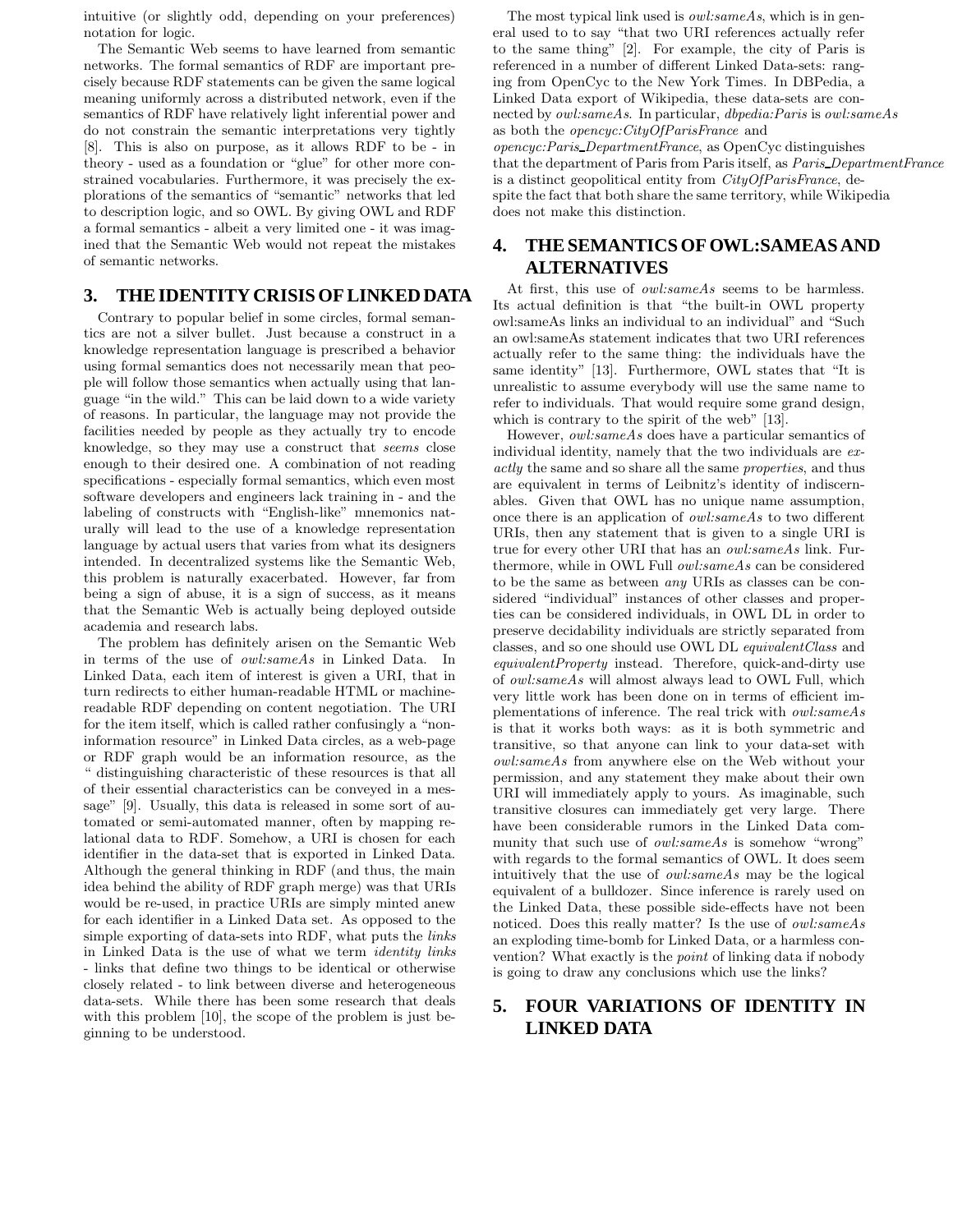# **5.1 Same Thing As But Referentially Opaque**

The first case is when the two URIs do refer to the same thing, but all the properties ascribed to one URI are not necessarily accepted by the other. This means that the use of the URI is referentially opaque, which means that one URI cannot be substituted for another (the Principle of Substitution is violated), i.e. the context is intensional. A classic example of this would be the the concept of sodium in DBpedia, which has an owl:sameAs link to the concept of sodium in OpenCyc. The OpenCyc ontology says that an element is the set (class) of all pieces of the pure element, so that for example sodium in Cyc has a member which is the lump of pure metallic sodium. On the other hand, sodium as defined by DBPedia is used to also include isotopes, which have different number of neutrons than "standard" sodium. So, one should not state the number of neutrons in DBPedia's use of sodium, but one can with OpenCyc. Therefore, owl:sameAs here is in error, as it does not allow mutual substitutivity. Indeed, this use of URIs in an opaque referential context is likely what most uses of owl:sameAs actually are for, as it is unlikely that most deployers of Linked Data actually check whether or not all the properties and their associated inferences are shared amongst linked data-sets. This property is exceedingly important for Linked Data, as contrary to popular doctrine, it is possible that the Web is full of referentially opaque contexts. The problem is there is no way to get a handle on contexts informally without descending into non-logical reasoning currently.

# **5.2 Same Thing As But Different Context**

In this case, two URIs do refer to the same thing and all properties do hold of both URIs, but that we cannot re-use the URI in a different context. The central intuition here is there are 'forms of reference' appropriate to a context, especially in social contexts. To use an example from Lynn Stein, when at a meeting of the PTA (Parent-Teacher Association) she is Ms. Stein, Rachel's mum, not Professor Stein of MIT. This does not mean that in the PTA meeting Ms. Stein is somehow *not* a professor, but that within that context those properties do not matter. At first, this distinction may not seem directly relevant to linked data, provided we keep 'name' in the social sense distinct from 'identifier' in the Web sense. However, this distinction raises other issues about what kind of 'names' URIs really are and precisely why certain properties for linked data are given in the RDF description of a certain URI and others are not.

#### **5.3 Represents**

Often identity is conflated with representation. While the term "representation" is often very contentious, its intuitive definition is that, just as a picture of something depicts something, a URI can be for a representation of a thing rather than the thing itself. Intuitively, there seems to be a clear-cut line between that which represents something (the representation) and that which is represented (the referent), sometimes called the relationship between a "sign" and a "signifier." However, the relationship is often not as clear-cut as we would lead ourselves to believe. In fact, in human natural language use-mention confusions are ubiquitous and often useful. For example, often a web-page or an e-mail address are used to refer to a person. Rather than yell at the world to get an education in philosophical logic, it may be better to clarify this relationship. It also might be

worth distinguishing between using a representation to refer to the represented, such as using a picture of Berners-Lee to refer to Tim Berners-Lee himself, using something accidentally or contextually to refer to something, a phenomenon called displaced reference. The example of using an e-mail box to refer to a person is not an error but rather more a displaced reference.

# **5.4 Very Similar To**

Sometimes its clear that two things are not identical but simply closely related in some manner. This, for example, is the relationship between the district of Paris and the Department of Paris in Cyc. Furthermore, there are often complex, structured, yet hard-to-specify relationships between things, such as the relationship between isotopes and elements, the quantity and a measurement of a quantity, and an image and a facsimile of that image. In web architecture, it is clear there is a close relationship These relationships that are 'very similar to' seem to deserve their own property, but are often currently lumped together in Linked Data under the all-encompassing use of owl:sameAs. Most of the more noticeable errors of owl:sameAs seem to come from this category, and it is likely that examples such as the relationship of sodium within DBPedia to sodium in OpenCyc are of this kind as well.

# **6. MOVING FORWARD**

# **6.1 Same Thing As But Referentially Opaque**

Surprisingly, most of the time people use owl:sameAs they are accidentally doing what is sort of an implicit import of statements of the subject of the owl:sameAs statement. Obviously, to address the weaker identity implied by the referentially opaque use of identity, a weaker version of owl:sameAs should be specified that does not import all the properties in a full transitive closure.Somewhat similar predicates already exist in SKOS as skos:exactMatch and skos:closeMatch, but their use seems rare in Linked Data [11] and they require domains and ranges of SKOS concepts. As most Linked Data does not actually do much inference, one in reality only imports what statements are actually used. So could continue using owl:sameAs with a kind of 'importer beware' principle. Informally, it is one thing to link to your URI, but its another thing to believe what you say about it as though you were talking about my URI. Put another way, one should be wary of accepting conclusions over here that could have been drawn over there, so to speak.

#### **6.2 Same Thing As But Different Context**

There is already a notion of context built into RDF, namely named graphs [5]. Even though it is not part of the official standard (albeit, snuck into RDF through SPARQL and implemented in almost every tool-set), it is clear that part of the problem with owl:sameAs usage on the Semantic Web is that sameAs should not always be a statement between two URIs in a unqualified manner, but may be qualified as holding only within a certain named graph. Furthermore, noting the that the use of owl:sameAs is somewhat equivalent of an accidental usage of owl:imports, although the exact behavior of this construct has only been intuitively (although not formally) specified. These implicit imports should probably either be separated, so that one states at first that two items are identical using the weaker form of identity given